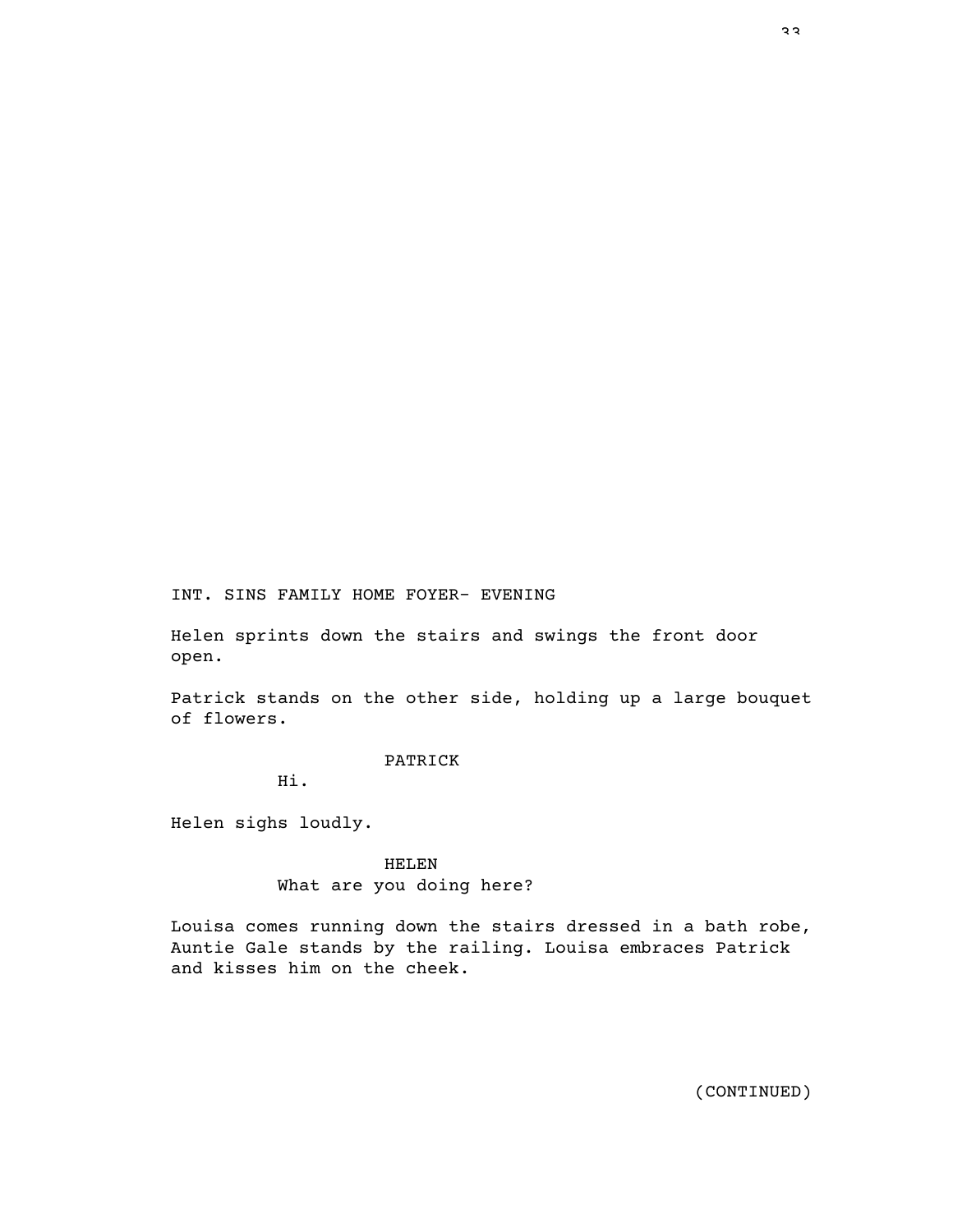LOUISA Come in, come in.

Patrick hands Louisa the bouquet of flowers.

## PATRICK

I am so incredibly sorry for your loss Louisa, Ken was always so kind to me.

Louisa cups Patricks face.

#### HELEN

Uhm?

Louisa looks down at her self.

## LOUISA

How embarrassing I'm not dressed. Give me a minute, make yourself comfortable.

Just then Jay-Jay opens the front door joining the group of people, he awkwardly stops.

INT. LIVING ROOM- EVENING

Jay-Jay sits on the couch between Patrick and Helen.

HELEN I can't believe you actually showed up.

PATRICK You're mother invited me!

HELEN

So you came?

PATRICK What was I supposed to do Hel?

Helen scoffs.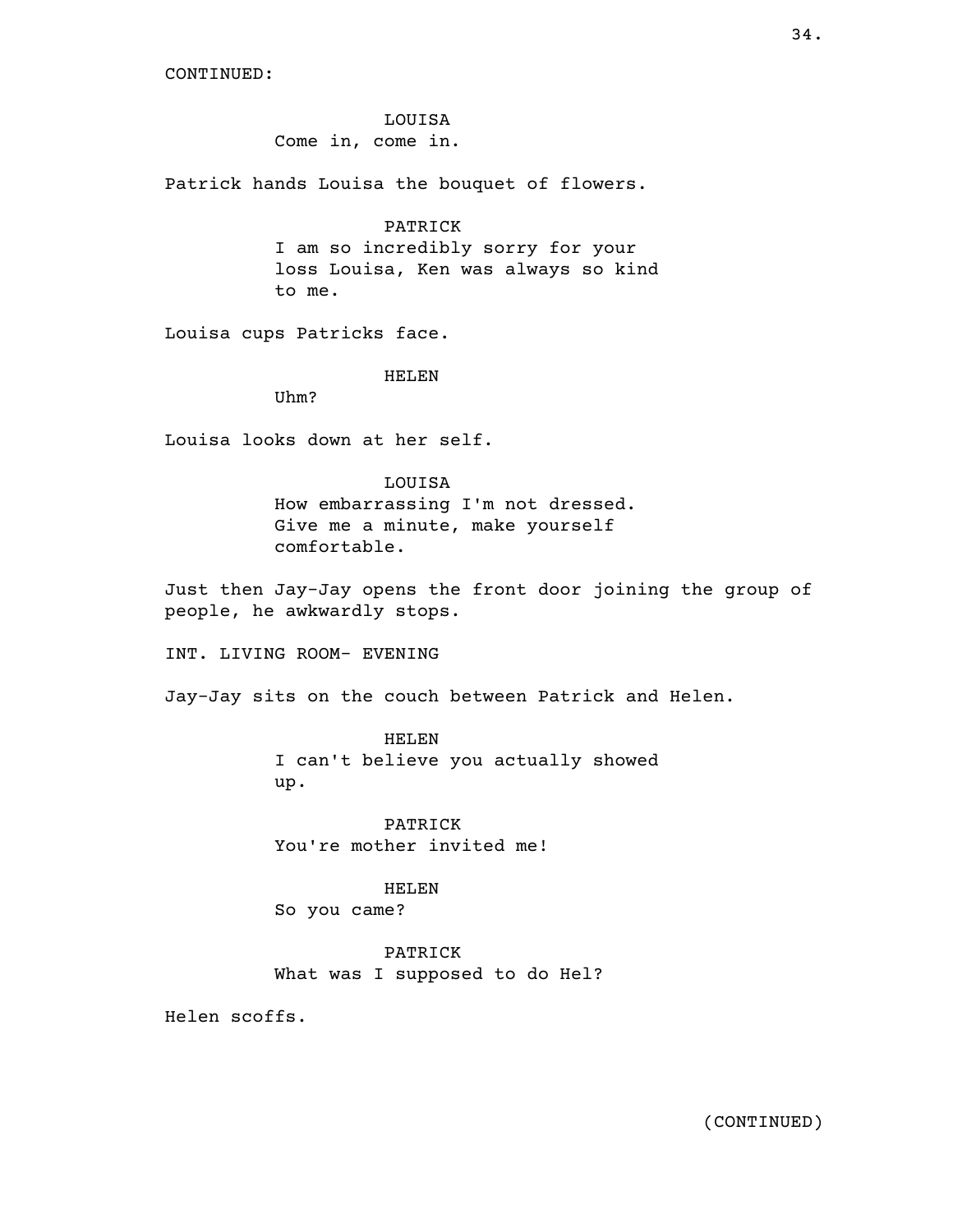HELEN God, don't call me that.

Louisa and Auntie Gale enter the living room. Louisa is dressed in a black dress.

Patrick sits up and hugs Louisa again.

PATRICK I'm so sorry for missing the funeral I---.

Louisa squeezes Patrick tight.

LOUISA Oh, don't apologize.

Helen rolls her eyes.

AUNTIE GALE Helen makes us some coffee would you? (to Patrick) One sugar Patrick?

HELEN AND PATRICK

Two.

Helen and Patrick look at each other and Helen leaves the room.

INT. KITCHEN- EVENING

Helen boils a cup of water. Jay-Jay enters the room and helps.

> JAY-JAY Are you okay?

HELEN I can't believe she invited him.

JAY-JAY Maybe Ken wanted him to be here.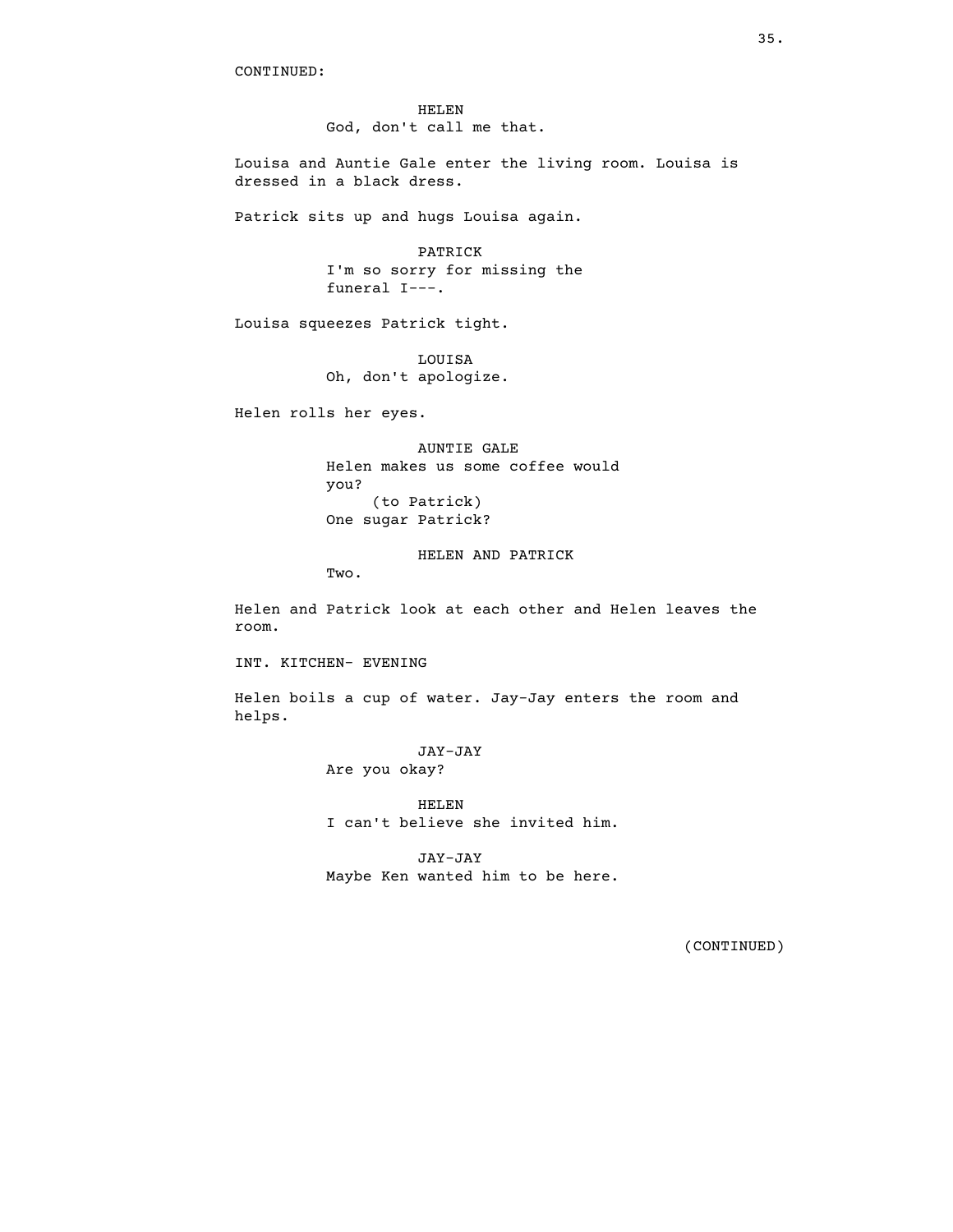HELEN

Doubt it.

Beat.

HELEN She did it to punish me.

JAY-JAY For what?

HELEN Being her daughter.

JAY-JAY Do you want me to say something?

Helen pours the coffee into mugs. She hands some to Jay-Jay.

HELEN I just want to get out of here as soon as possible.

INT. LIVING ROOM- EVENING

Helen and Jay-Jay hand the cups of tea to everybody.

LOUISA So how have you been Patrick.

PATRICK Great, I've been great. Work is great, life is---.

HELEN ---Great?

PATRICK

Yes.

Beat. The sounds of sipping coffee fills up the awkward silence in the room. Helen stares at Patrick, which makes him choke on his coffee.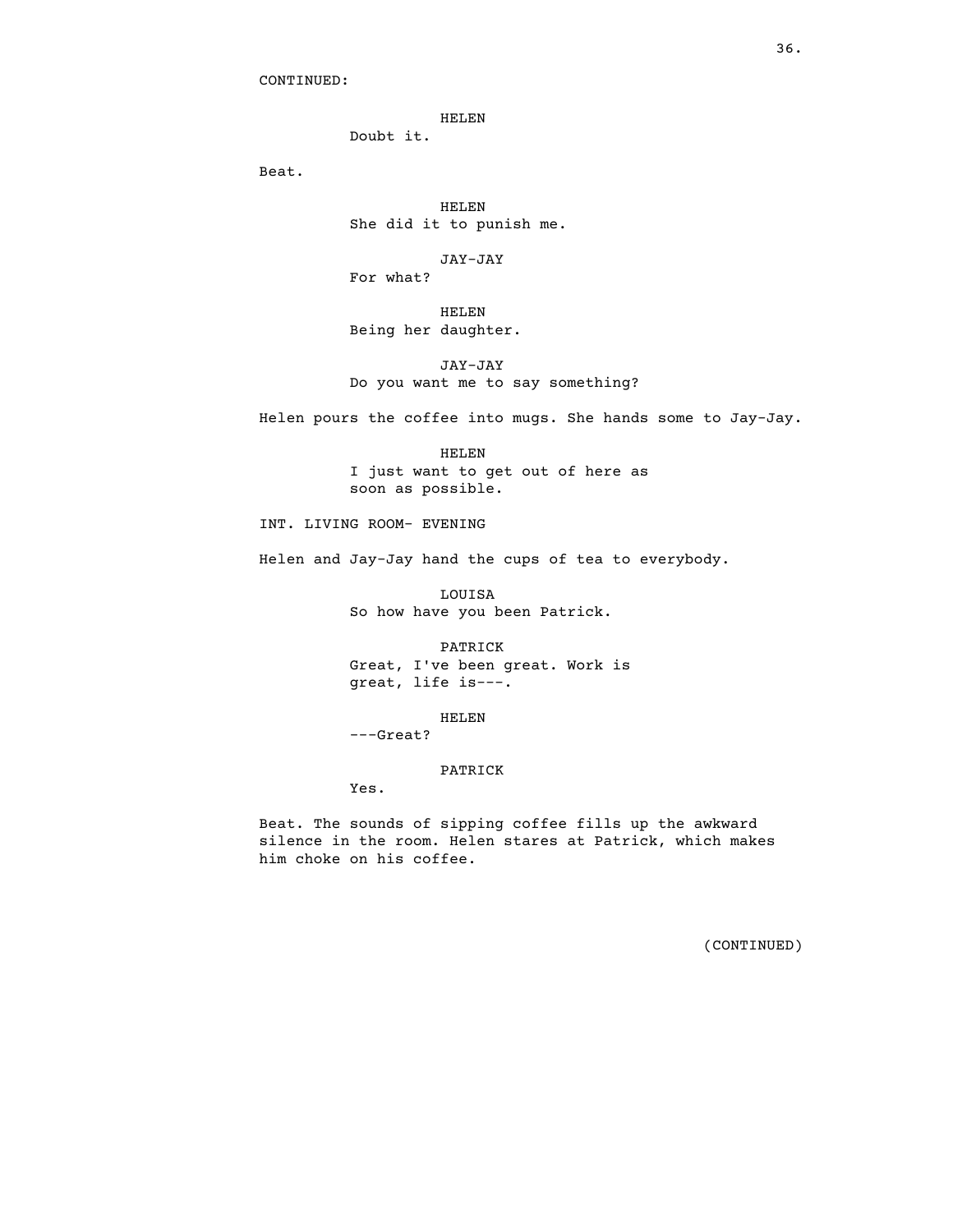# PATRICK

(choking) Did you guys hear about the Garlands?

AUNTIE GALE I know, it's awful just awful.

PATRICK Did you guys hear or see anything?

Helen raises her eyebrows.

LOUISA The police asked us, but we didn't hear or see anything.

PATRICK Did you guys know them well or?

Helen clears her throat.

HELEN You're all of a sudden interested.

PATRICK

Yes, well...

Helen frowns at Patrick.

AUNTIE GALE Why don't we check the news?

Jay-Jay turns on the television and changes it to the news.

CLOSE UP ON TELEVISION.

A PHOTOGRAPH OF DANNY GARLAND IS PLACED ON THE SCREEN.

TALK SHOW HOST Daniel Garland has made no official statement regarding the unusual circumstances....

The talkshow host fades into the background.